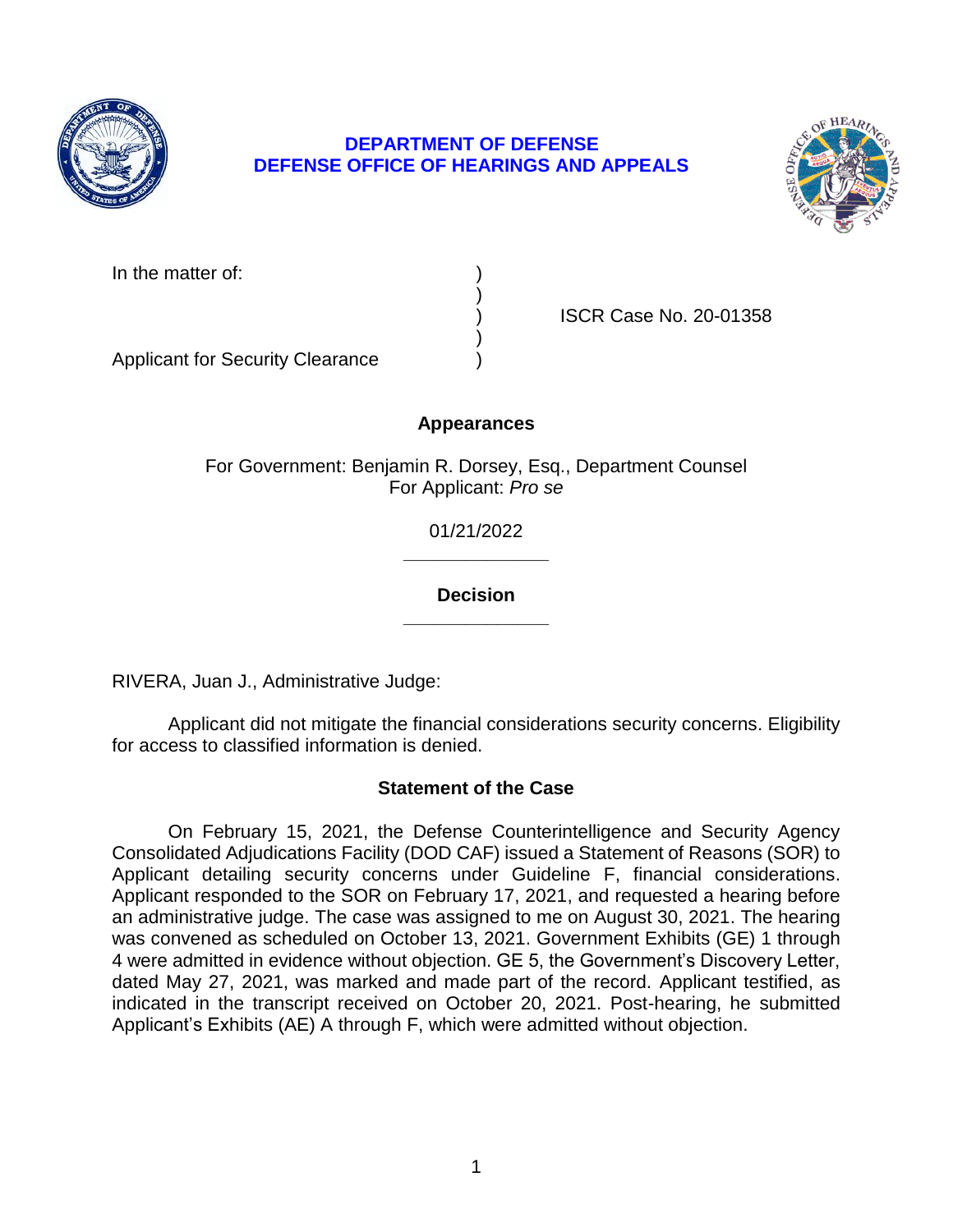### **Procedural Issue**

The Government moved to strike the allegation in SOR ¶ 1.g, because it was a duplicate of the account alleged in SOR ¶ 1.c. Without objections, I granted the motion.

### **Findings of Fact**

 Applicant is 32 years old. He served in the Army between 2009 and 2014. He was honorably discharged in 2014 as an E-4 (specialist). He held a secret clearance while in the service. He testified that he is receiving a \$2,000 monthly disability pension, because of anxiety, depression, and tinnitus. (Tr. 64-65) He married in 2010 and divorced in 2011. He has a nine-year-old daughter for whom he provides court-ordered financial support 80-81) He also has a two-year-old daughter, two stepdaughters, and a non-biological (\$471 monthly) since 2012. (AE B) He married again in 2011, but separated in 2018. (Tr. child that he considers his responsibility. (Tr. 36)

 After his discharge from the service, Applicant attended college for some time, but did not complete a degree. He worked as a process server between April 2015 and March child-support payments while unemployed, but claimed he is presently current. He indicated that his child-support obligation is being paid by garnishment of his wages since 2012. Applicant has worked for defense contractors in different position since October 2018. He was hired by his current employer and security sponsor in May 2021. He seeks 2017. He was unemployed between March 2017 and October 2017. He fell behind in his eligibility for a security clearance, which is required for him to maintain his employment.

The SOR alleges 11 delinquent debts, with balances totaling about \$40,000. Applicant admitted to owing the debts alleged in SOR ¶¶ 1.a (\$9,453); 1.b (\$8,662); and 1.d (\$6,195). He denied all of the remaining SOR allegations (SOR ¶¶ 1.c, 1.e through 1.l, except 1.g).

The status of the SOR allegations follows:

 SOR ¶ 1.a (\$9,453) concerns a car loan. In 2019, he totaled the car in an accident. time. As of his hearing date, he had not made written contact with the creditor to settle, pay, or resolve the debt. He intends to resolve the debt sometime in future. He averred that in 2020, he contacted the creditor asking for a possible settlement. He was asked to After that, he claimed he could not afford to continue making the loan payments for a car he no longer had. He stated he needed to take care of his wife, who was pregnant at the submit his request in writing, and he never did.

 SOR ¶ 1.b (\$8,662) concerns a car repossession. Applicant purchased a car. In 2013, he voluntarily surrendered it to the creditor because he could not afford to continue making the payments. The creditor charged off the debt. The account remains delinquent. After 2013, he did not contact the creditor to settle, pay, or resolve the debt. (Tr. 47-48)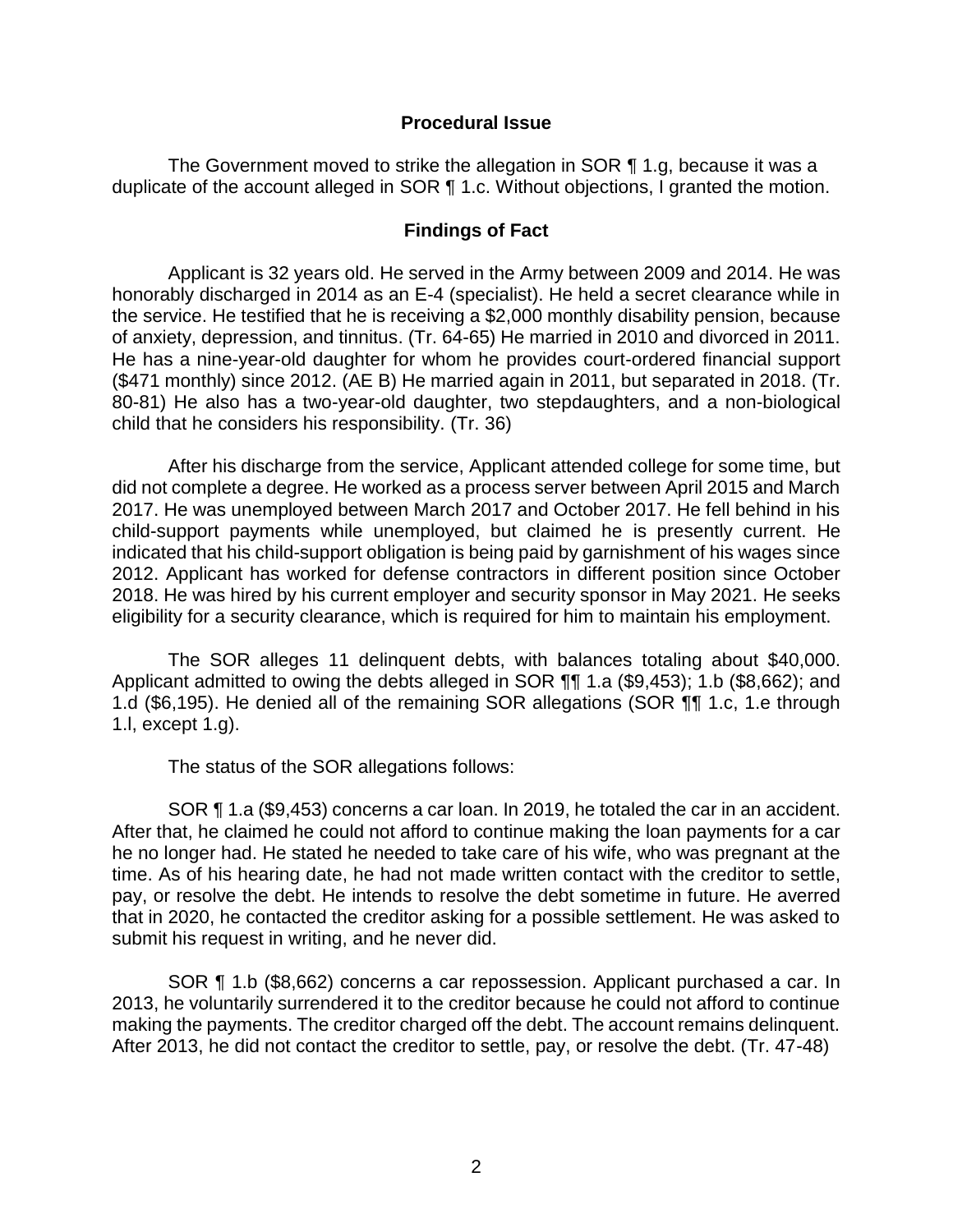SOR ¶ 1.c (\$6,5622) concerns a loan Applicant stated he made in 2013 to support his family and later failed to repay. He has not contacted the creditor to resolve the debt, and the debt remains delinquent. (Tr. 47-48)

 SOR ¶ 1.d (\$6,195) concerns a delinquent, joint credit-card account that Applicant stopped paying in 2015. He has not contacted the creditor to resolve the debt, and the account remains delinquent. (Tr. 48-49)

 SOR ¶ 1.e (\$2,463) concerns furniture Applicant claimed his wife purchased account was charged off in 2017. He testified he contacted the creditor three weeks before his hearing (after receipt of the SOR) to resolve the debt. He was offered a settlement for about \$1,200, but he did not have the financial means to take the offer. The without his knowledge. He claimed not knowing about this account until 2020. The account remains delinquent. (Tr. 49-50)

 SOR ¶ 1.f (\$50) alleges a delinquent account for communication services that Applicant denied and claimed he disputed. After the hearing, he submitted documentary evidence showing he paid the debt on October 14, 2021. (AE D) He also established a payment schedule for another debt with the same creditor, agreeing to pay \$179 in October, and twice in November 2021. (AE D) AE E shows he paid another \$99 debt on October 24, 2021. (Tr. 50)

SOR ¶ 1.g – withdrawn on Government's motion.

 SOR ¶ 1.h (\$1,343) concerns a 2013 loan Applicant made and failed to repay. He has not contacted the creditor to resolve the debt, and the account remains delinquent. (Tr. 52)

 SOR ¶ 1.i (\$1,158) alleges a 2012 delinquent account to a communications services provider that Applicant denied and claimed it was not his account. The debt is established by the credit reports in evidence. Applicant claimed he had the same communications services provider until recently, when he exchanged providers, and was not delinquent. He failed to submit documentary evidence to corroborate his claim.

 SOR ¶ 1.j (\$2,828) alleges a delinquent child-support obligation placed for collection. During his hearing, Applicant denied being in arrears or being delinquent in his support obligation. After the hearing, Applicant submitted documentary evidence from his state's child support enforcing agency showing his payment record between November 2018 and November 2021. (AE B) During the period of the report, Applicant was sometimes current and other times delinquent. As of November 2021, he was \$1,207 in arrears.

 SOR ¶ 1.k (\$1,226) alleges a delinquent account to a communications services provider that Applicant denied and claimed it was not his account. The debt is established by the credit reports in evidence. Applicant claimed he had another communications services provider until recently, and then he changed to the provider alleged in SOR  $\P$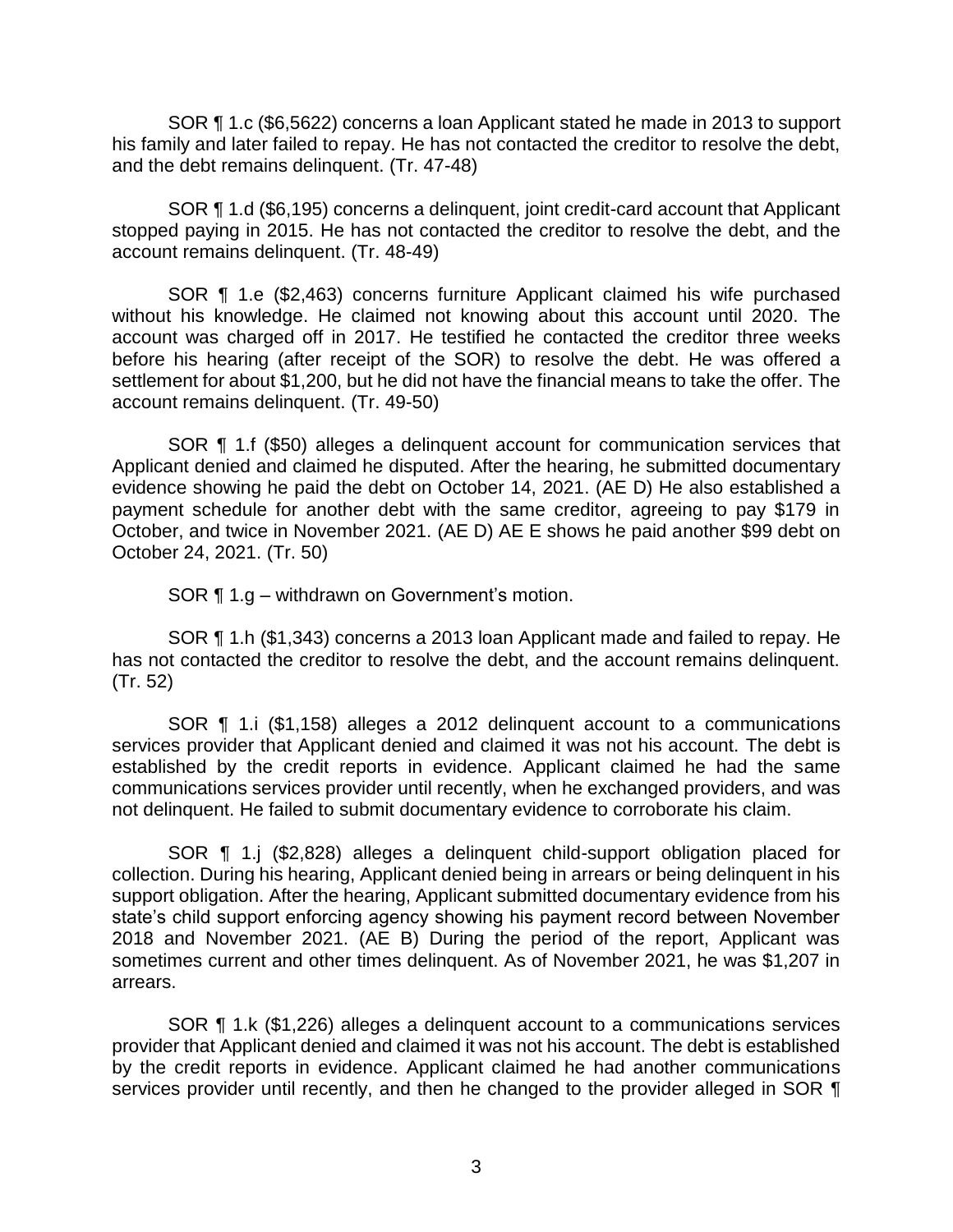1.k. He averred he did not know he was delinquent on his account. He failed to submit documentary evidence to corroborate his claim.

 SOR ¶ 1.l (\$409) alleges a delinquent account to a communications services provider that Applicant denied and claimed it was not his account. The credit reports in evidence establish it as Applicant's account and show he stopped making payments on 2018.

 alleged in the SOR. The first is for \$217 to a power company. Applicant claimed he paid it during the summer of 2017. After the hearing, he submitted documentary evidence showing he paid it on October 25, 2021. The second is a \$3,691 debt to a telecommunications services provider. Applicant admitted it was his account and that it was unresolved. (Tr. 59-60) The third is a debt for \$594 owed to a communications The Government questioned Applicant about three delinquent accounts not services provider. The account is unresolved.

 At his hearing, Applicant testified he did not have a written budget, but claimed he was following a budget. Post-hearing, he submitted a written budget showing a \$5,409 monthly income, monthly expenses of \$4,395, and \$1,000 remainder. (AE A) He presented no evidence to show he has participated in financial counseling.

 underemployment after his discharge from the military, his divorce from his first wife, and his separation from his current wife. With the exception of the garnishment, Applicant presented no evidence of any payments made toward the debts alleged in the SOR, until after he was issued the SOR. None of his payments predate his hearing. He stated that he was concentrating on paying the child-support garnishment, providing support for his other children, and the loan for his current car. He implied that his income is insufficient to pay for his living expenses and delinquent debts. Applicant testified that when he approached his creditors seeking a settlement, he was asked for large sums of money Applicant attributed his financial problems to unemployment and that he could not afford.

Applicant admitted that letting his finances suffer was a careless and an irresponsible thing to do. He stated:

I put myself in a lot of bad positions. I've allowed relationships to take the best of me. I allowed my emotions, as far as being relationships, to take the, to get the best of me. I wanted to make sure I took care of my family first .... I was just trying to take care of family. Making sure I get them in order. Putting things on the back burner, and then, forgetting about it. Not getting back to it in time. And then, just I wasn't keeping a budget. I didn't have a budget in order. And I just I allowed myself to get really irresponsible when it came to a lot of money things. (Tr. 63)

 Applicant expressed his desire to resolve his financial problems. He stated that he takes his financial problems seriously. He understands the seriousness of having negative information on his credit. He noted that the Army and the federal contractors he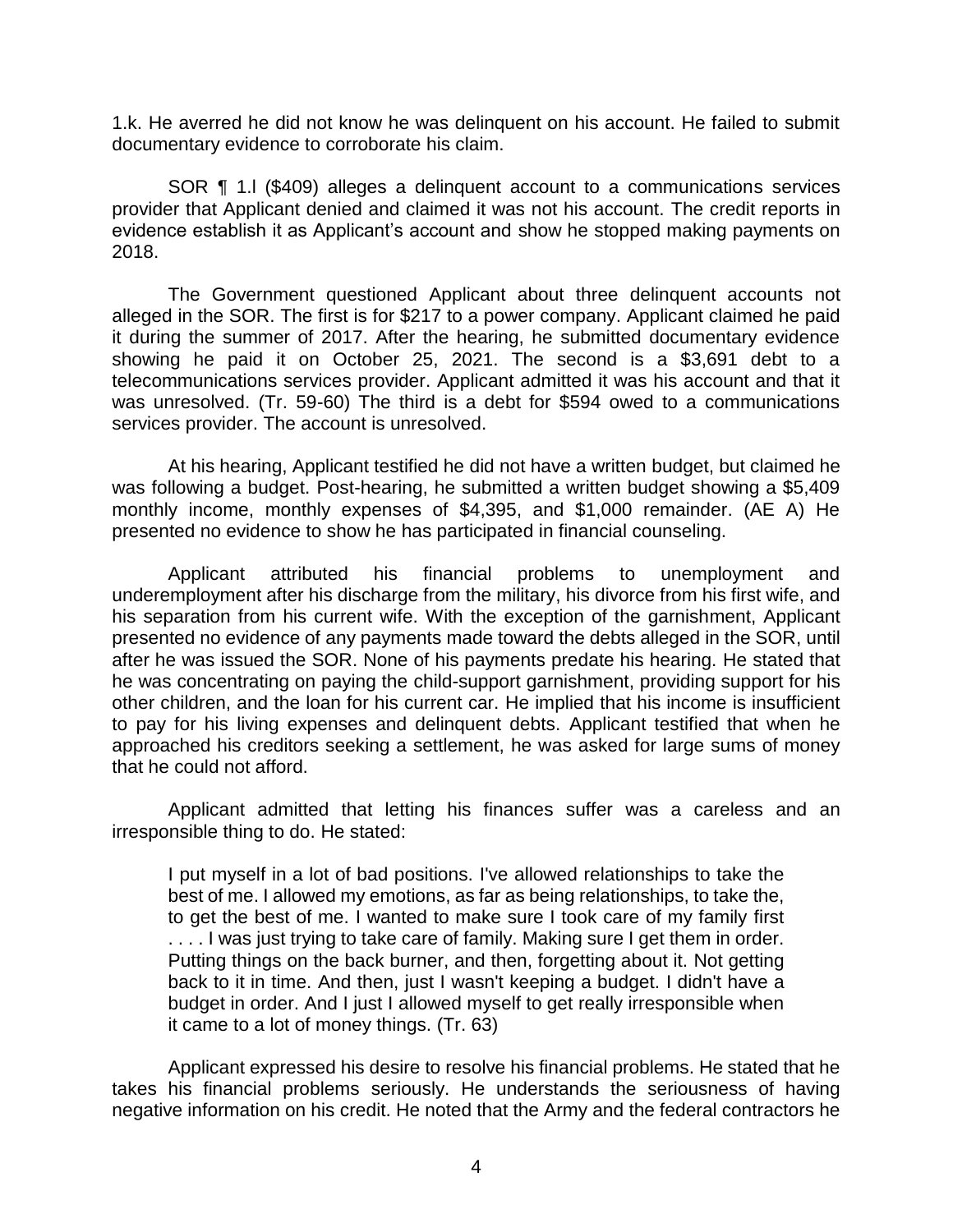has worked for have trusted him with a clearance. He believes that he has establish that he is trustworthy and can be issued a clearance. He promised to resolve his financial situation in the near future.

#### **Policies**

 The SOR was issued under Executive Order (Exec. Or.) 10865, *Safeguarding Classified Information Within Industry* (February 20, 1960), as amended; DOD Directive 5220.6, *Defense Industrial Personnel Security Clearance Review Program* (Directive) (January 2, 1992), as amended; and the *National Security Adjudicative Guidelines for Determining Eligibility for Access to Classified Information or Eligibility to Hold a Sensitive Position* (AGs), applicable to all adjudicative decisions issued on or after June 8, 2017.

Eligibility for access to classified information may be granted "only upon a finding that it is clearly consistent with the national interest to do so." Exec. Or. 10865, *Safeguarding Classified Information within Industry* § 2 (Feb. 20, 1960), as amended. The U.S. Supreme Court has recognized the substantial discretion of the Executive Branch in regulating access to information pertaining to national security, emphasizing that "no one has a 'right' to a security clearance." *Department of the Navy v. Egan*, 484 U.S. 518, 528 (1988).

 The AGs list disqualifying and mitigating conditions for evaluating a person's suitability for access to classified information. Any one disqualifying or mitigating condition is not, by itself, conclusive. However, the AGs should be followed where a case can be measured against them, as they represent policy guidance governing access to classified information. Each decision must reflect a fair, impartial, and commonsense consideration of the whole person and the factors listed in SEAD 4, App. A  $\P\P$  2(d) and 2(f). All available, reliable information about the person, past and present, favorable and unfavorable, must be considered.

 Security clearance decisions resolve whether it is clearly consistent with the national interest to grant or continue an applicant's security clearance. The Government must prove, by substantial evidence, controverted facts alleged in the SOR. If it does, the burden shifts to the applicant to rebut, explain, extenuate, or mitigate the facts. The applicant bears the heavy burden of demonstrating that it is clearly consistent with the national interest to grant or continue his or her security clearance.

 Persons with access to classified information enter into a fiduciary relationship with the Government based on trust and confidence. Thus, the Government has a compelling interest in ensuring each applicant possesses the requisite judgment, reliability, and trustworthiness of those who must protect national interest as their own. The "clearly consistent with the national interest" standard compels resolution of any reasonable doubt about an applicant's suitability for access in favor of the Government. "[S]ecurity clearance determinations should err, if they must, on the side of denials." *Egan*, 484 U.S. a determination of the loyalty of the applicant concerned. They are merely an indication at 531; SEAD 4, ¶ E(4); SEAD 4, App. A, ¶¶ 1(d) and 2(b). Clearance decisions are not that the applicant has or has not met the strict guidelines the Government has established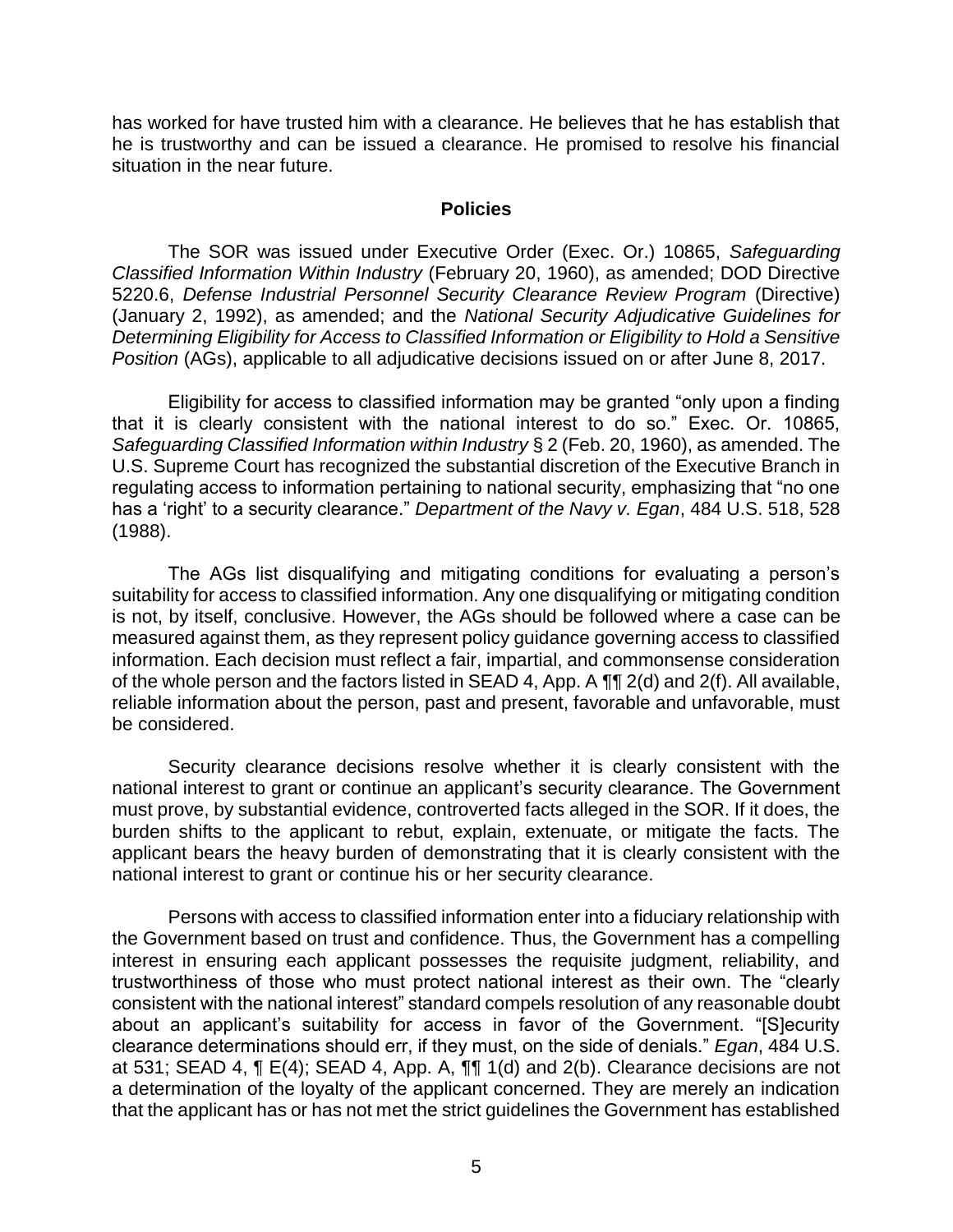for issuing a clearance. (*See* Section 7 of EO 10865; *See also* EO 12968, Section 3.1(b) (listing prerequisites for access to classified or sensitive information))

## **Analysis**

### **Guideline F, Financial Considerations**

The security concern for financial considerations is set out in AG ¶ 18:

Failure to live within one's means, satisfy debts, and meet financial obligations may indicate poor self-control, lack of judgment, or unwillingness to abide by rules and regulations, all of which can raise questions about an individual's reliability, trustworthiness, and ability to protect classified or sensitive information. Financial distress can also be caused or exacerbated by, and thus can be a possible indicator of, other issues of personnel security concern such as excessive gambling, mental health conditions, substance misuse, or alcohol abuse or dependence. An individual who is financially overextended is at greater risk of having to engage in illegal or otherwise questionable acts to generate funds.

 The guideline notes several conditions that could raise security concerns under AG ¶ 19. The following are potentially applicable in this case:

- (a) inability to satisfy debts; and
- (c) a history of not meeting financial obligations.

 Applicant's financial history, which includes 11 delinquent debts, unresolved for many years, is sufficient to raise the above disqualifying conditions.

 provided under AG ¶ 20. The following are potentially applicable: Conditions that could mitigate the financial considerations security concerns are

(a) the behavior happened so long ago, was so infrequent, or occurred under such circumstances that it is unlikely to recur and does not cast doubt on the individual's current reliability, trustworthiness, or good judgment;

(b) the conditions that resulted in the financial problem were largely beyond the person's control (e.g., loss of employment, a business downturn, unexpected medical emergency, a death, divorce or separation, clear victimization by predatory lending practices, or identity theft), and the individual acted responsibly under the circumstances;

 (c) the individual has received or is receiving financial counseling for the problem from a legitimate and credible source, such as a non-profit credit counseling service, and there are clear indications that the problem is being resolved or is under control;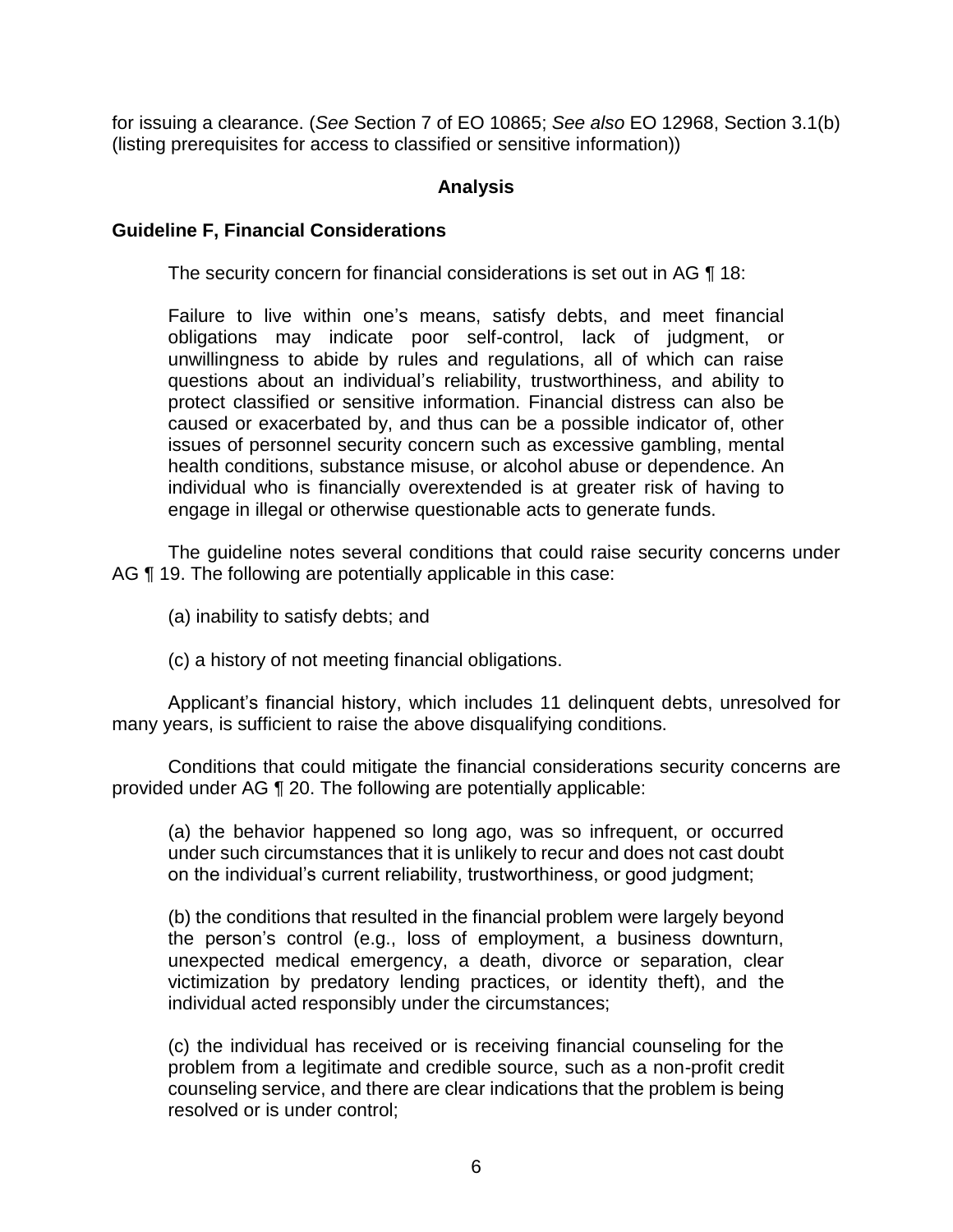(d) the individual initiated and is adhering to a good-faith effort to repay overdue creditors or otherwise resolve debts; and

 (e) the individual has a reasonable basis to dispute the legitimacy of the proof to substantiate the basis of the dispute or provides evidence of actions past-due debt which is the cause of the problem and provides documented to resolve the issue.

problems to unemployment underemployment after his discharge from the military, his divorce from his first wife, and his separation from his current wife. However, several debts became delinquent before his discharge from the military, and others became delinquent after he was fully employed with federal contractors. The only debt that is being paid is through involuntary Applicant attributed his financial problems to unemployment and garnishment of his pay.

 There is insufficient evidence for a determination that Applicant's financial problems will be resolved within a reasonable period. I am unable to find that he acted responsibly under the circumstances or that he made a good-faith effort to pay his debts. His financial issues are recent and ongoing. They continue to cast doubt on his current reliability, trustworthiness, and good judgment. I find that the security concerns arising out of Applicant's delinquent debts are not mitigated.

### **Whole-Person Concept**

Under the whole-person concept, the administrative judge must evaluate an applicant's eligibility for a security clearance by considering the totality of the applicant's conduct and all relevant circumstances. The administrative judge should consider the nine adjudicative process factors listed at AG ¶ 2(d):

(1) the nature, extent, and seriousness of the conduct; (2) the circumstances surrounding the conduct, to include knowledgeable participation; (3) the frequency and recency of the conduct; (4) the individual's age and maturity at the time of the conduct; (5) the extent to which participation is voluntary; (6) the presence or absence of rehabilitation and other permanent behavioral changes; (7) the motivation for the conduct; (8) the potential for pressure, coercion, exploitation, or duress; and (9) the likelihood of continuation or recurrence.

 Under AG ¶ 2(c), the ultimate determination of whether to grant eligibility for a security clearance must be an overall commonsense judgment based upon careful consideration of the guidelines and the whole-person concept. I have incorporated my comments under Guideline F in my whole-person analysis. I also considered Applicant's honorable military service.

 I note that Applicant started the process to establish his financial responsibility, albeit after receipt of the SOR. My decision should not be construed as a determination